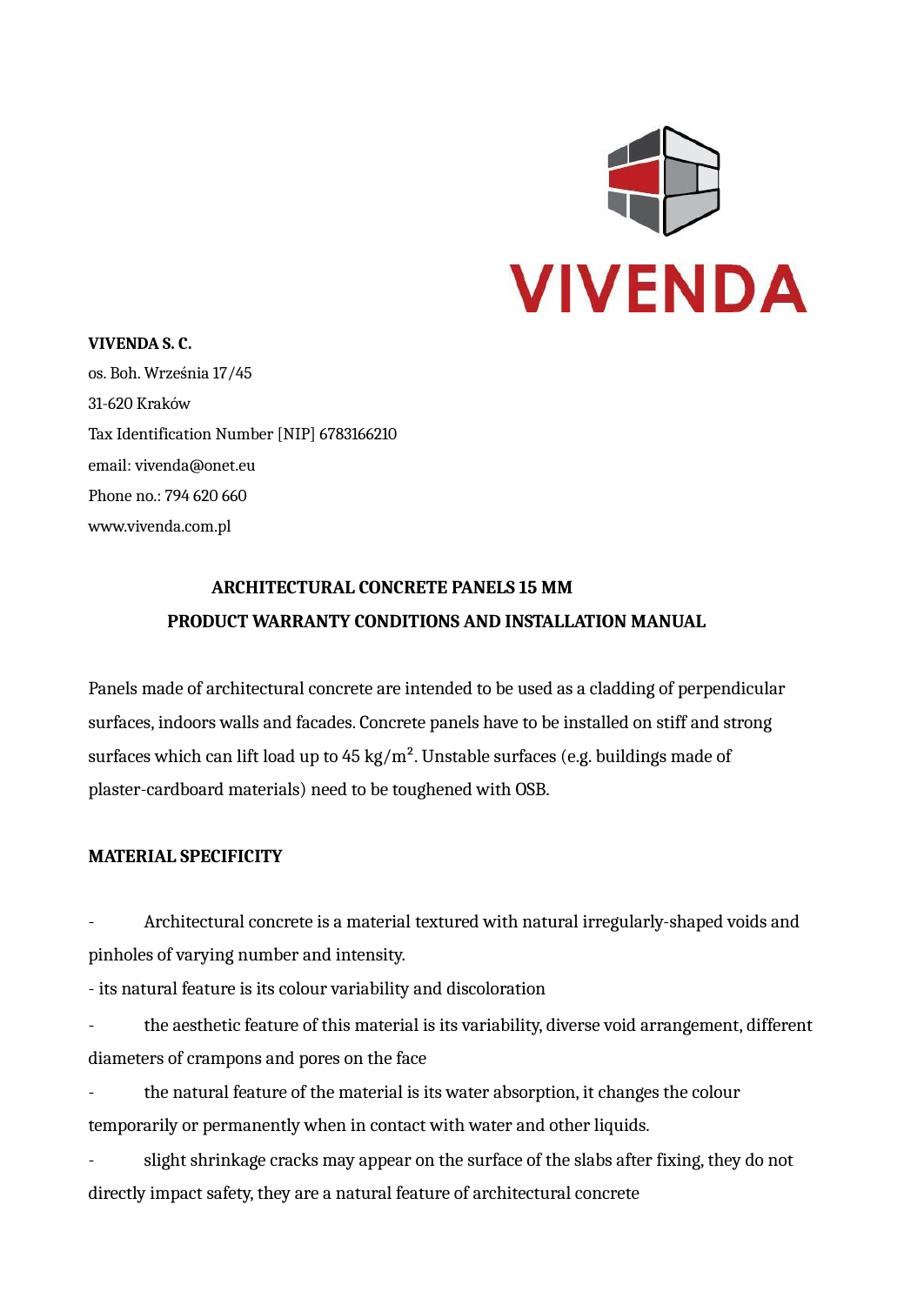## **WARRANTY PERIOD**

The manufacturer provides a warranty for the product for a period of 12 months following the date of purchase.

## **WARRANTY INCLUDES**

non-compliance of the linear edge of materials with deviations greater than 0.5% from the normative expectations - incompatibility of the linear diagonal of the material greater than 0.5% - axial non-compliance of dimensions with normative deviations greater than 1% - detected defects of the slabs, not resulting from the specificity of the material, reported before the

installation

## **VERIFICATION OF PANEL DIMENSIONS**

Before installation, the dimensions of the panels should be verified – curvature (axial incompatibility). All panels undergo a dimensional control process in the manufacturing plant. It is noted that linear deformations are natural for the production process. Any incorrectness in the assembly may affect the linear deformation, and thus may be mistakenly considered a product defect.

Typical symptoms of using the wrong glue are bent corners, concave or convex edge failure, stains after gluing. All claims in this respect should be directed to the assembly contractor.

## **WARRANTY DOES NOT COVER**

effects of installation on a surface prepared not in accordance with the manufacturer's recommendations or unsuitable for installation of the elements in accordance with the guidelines for surface preparation

mechanical damage in transit (if they have not been reported to the forwarder and a complaint protocol has not been drawn up)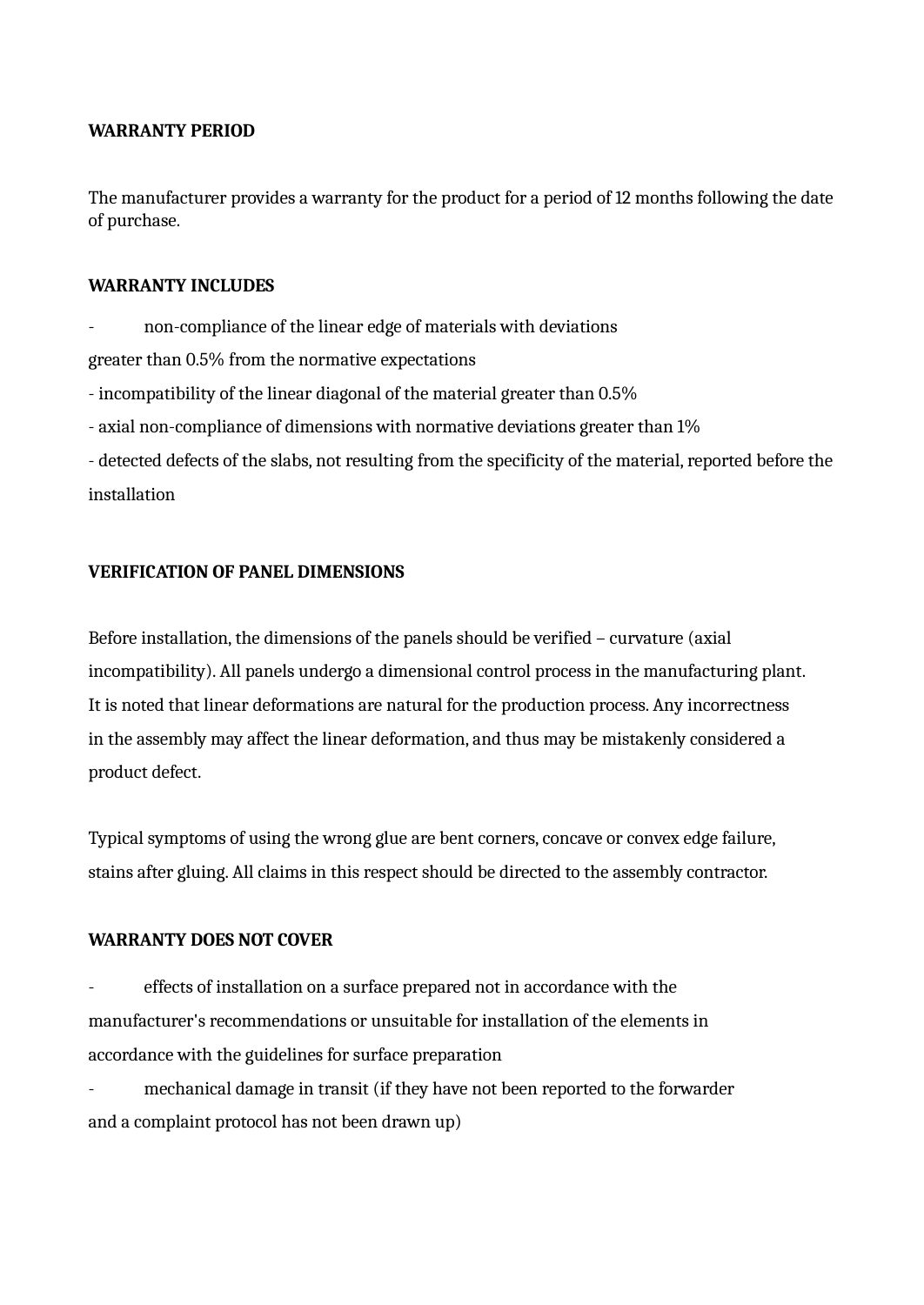- due to an error of the user or installation worker, as well as random and atmospheric events

aesthetic effects resulting from the "specificity of the material" Conditions for the implementation of warranty services:

– assembly in accordance with the guidelines

– adaptation of the surface in accordance with the guidelines

– proper preparation of the slabs before/for assembly

#### **WARRANTY CLAIM**

The buyer is obliged to report the detected defects within 14 days following the date of their occurrence. Within 14 days following the date of receipt of the notification, the guarantor will inform the user about the method and date of "repair" or the refusal to recognize warranty claims in the cases specified above.

#### **INSTALLING THE PANEL WITH GLUE**

**Mapei ELASTORAPID glue and Grunt Eco Prim Grip** should be used to install the panels. The intended purposes of the glue include laying concrete slabs, requiring quick drying of the adhesive mortar. It represents a proven solution for the installation of architectural concrete, ceramic tiles, gres and natural stone in places exposed to high loads. It is important to follow the glue manufacturer's recommendations.

Do not install 15mm concrete slabs at a height of more than 260 cm using the glue alone. It is recommended to anchor the panels instead.

#### **RECOMMENDATIONS AND GUIDELINES FOR THE PREPARATION OF THE SURFACE FOR PANEL INSTALLATION**

#### **1. Preparation of the panels for installation**

Before installing the panels, unpack them from the foil and put them on a flat surface to arrange their position on the wall (air voids intensity, colour differences), and then turn them over (glued surface) upwards. Place the panels on an even, secured against dirt and damage surface (e.g. on the cardboard), then leave for 48 hours to equalize the humidity and temperature levels. In the event of any convexities or deformations (panel bends), the panel should be placed with the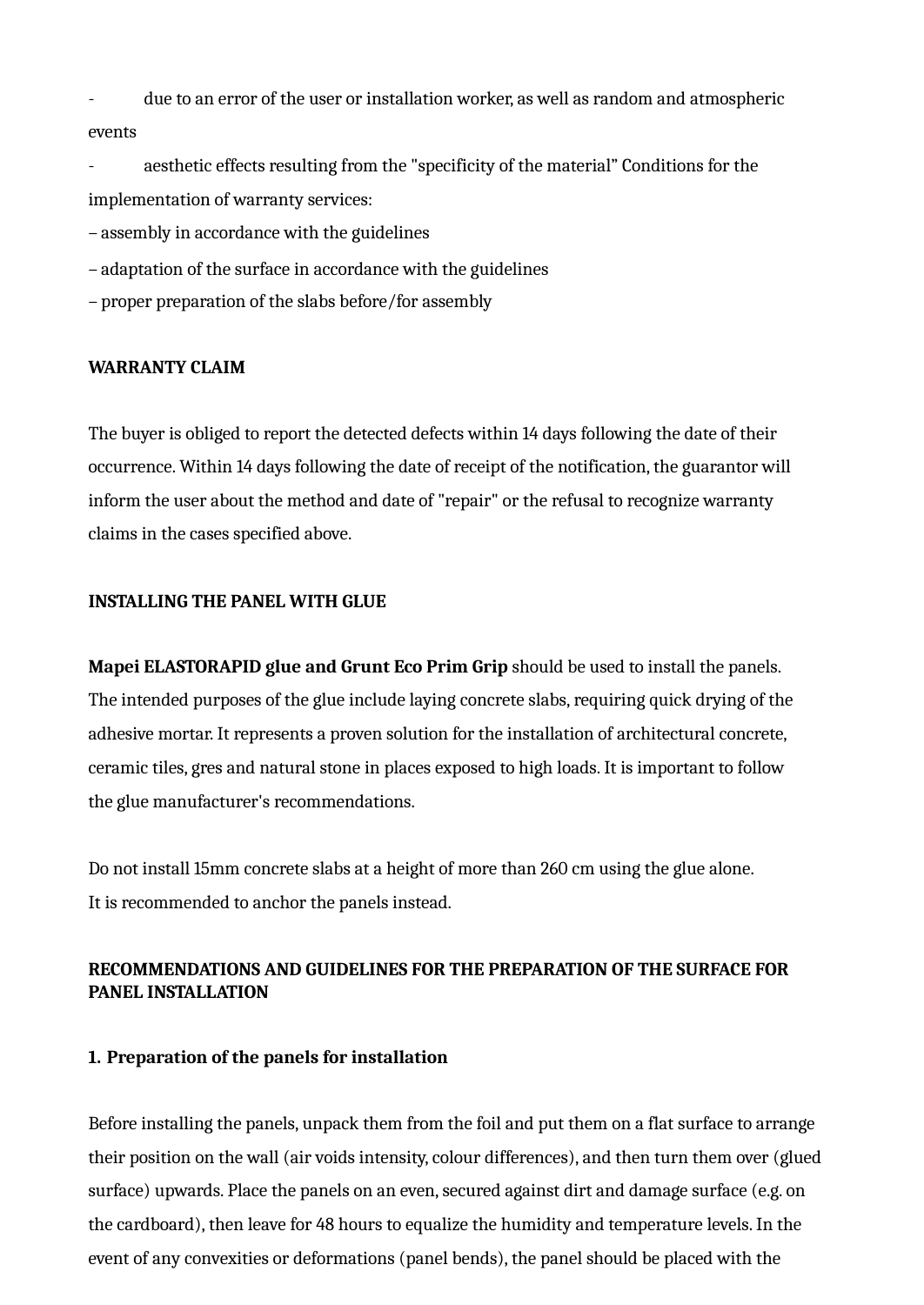bulged side up and left for a few hours to return to its correct shape.

#### **2. Preparation of the surface for adhesive bonding**

The technical bonding surface of the panel is rough.

**Apply the Mapei ECO PRIM GRIP primer** on the panel bonding surface to prevent the panel from absorbing water from the adhesive mortar. For this purpose, you can also use a mixture of acrylic primer and fine quartz sand.

The panels should be primed very carefully, at least 24 hours before their installation. The bonding surface (wall) should be primed with ECO PRIM GRIP primer in accordance with the recommendations of the primer manufacturer.

#### **NOTICE**

**All plasters on which the panels will be mounted must, in accordance with the technology, obtain their maximum strength parameters (maturation). The manufacturer of the panels is not responsible for the deformation and detachment of the panels from the incorrectly prepared surface, which does not have the appropriate load parameters for panel installation.**

**It is unacceptable to stick to smooth surfaces such as plaster finish, fresh plasters, which have not obtained the maximum strength parameters, painted surfaces, other smooth plasters, such as stucco, and gypsum plasters, without their prior removal. If the gypsum plaster cannot be removed, it is recommended to mount it on the wall with screws. Before mounting the panels with screws, reinforce the plaster-cardboard panels with the OSB (Oriented Strand Board) in order to toughen the load-bearing structure.**

**Failure to comply with the above will jeopardize stability of the bonding and adhesion of the element, which may cause the elements to fall off the wall! Any complaints in this respect are not accepted and are unequivocally regarded as faulty engineering.**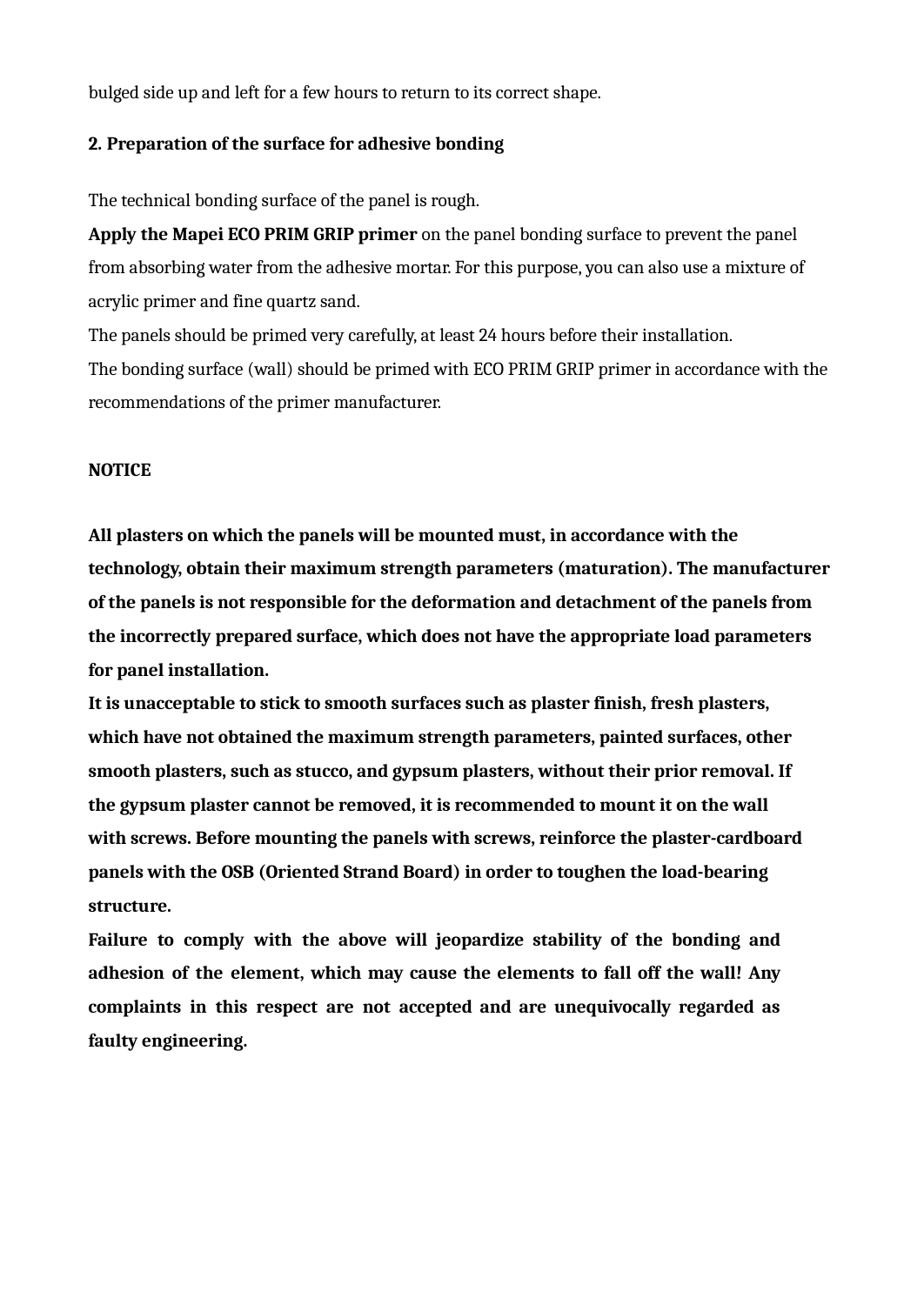#### **APPLICATION OF THE GLUE / ADHESIVE**

The maximum dosage of the total thickness of the glue cannot be greater than 15 mm. The wall, cleaned of unstable surface, should be covered with a layer of glue using a flat trowel with a clamp, and then the glue layer on the wall should be combed using a comb trowel in accordance with the guidelines of the glue manufacturer

Before gluing, the installation side of the panels should be covered evenly with a layer of glue and pressed so that it completely fills all unevenness. We connect the elements with the edge alignment.

**It is forbidden to strongly bend and unevenly press the panels or "level" possible arched bends by "straightening" the panel. Cracks in the material resulting from such action are not grounds for complaint and will not be accepted. It is considered faulty engineering!**

Gluing "on spots", without pressing the adhesive on both surfaces results in unstable bonding. The material that is not coated with glue on the entire surface may be subjected to stresses as the glue dries, it may deform, bend and crack the panels. Correcting the arrangement of the panels after initial bonding with glue, harms the bond.

#### **NOTICE**

**Skipping any of the gluing steps, careless preparation of the surface (substrate), introducing own "modifications," making the adhesive mixture not in accordance with the manufacturer's instructions or using other than indicated masses and adhesives, may result in unstable bonding, material bending, stain removal, material falling off the wall, or delamination. The above is not a technical defect of the material and results from a faulty engineering for which the installation worker is responsible.**

**The material is hygroscopic, which means it readily attracts water from the adhesive mortar, especially when it is improperly prepared. Any glue stains on the surface of the panels should be removed on an ongoing basis to prevent the glue from drying on their surface.**

**When gluing at low heights and small surfaces (e.g. individual panels in a kitchen), the installation is also possible using polyurethane, low-pressure**